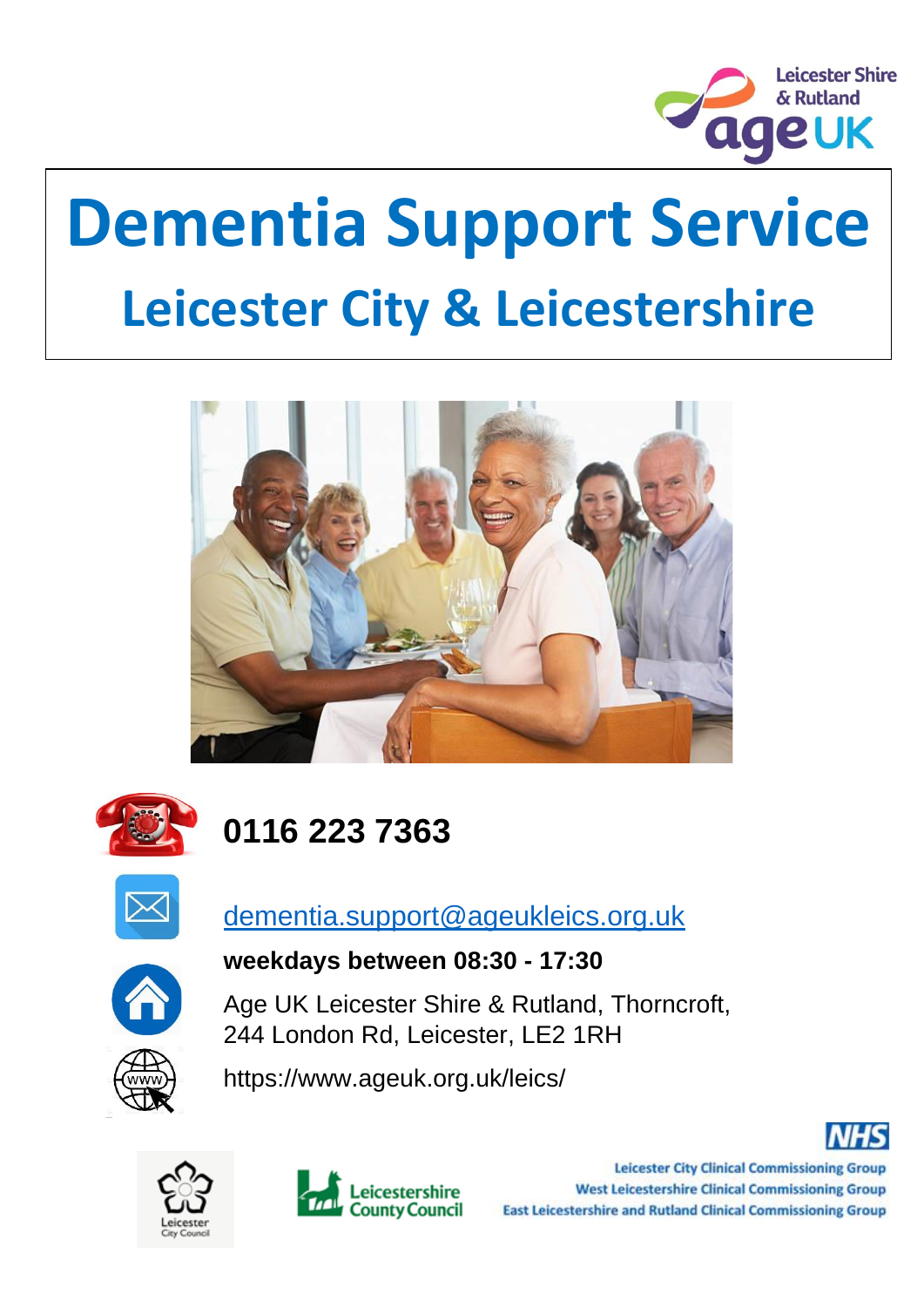## **What is Dementia Support?**

- This Dementia Support Service is here to support people living with dementia and their carers throughout their dementia journey.
- We will provide you with information and support tailored to your individual situation.
- We will enable you to explore strategies that will support you to live well with dementia by focusing on your strengths and abilities.
- We will provide emotional support and help you to access other health, social care and community services.
- We will provide support as you require, as your needs may change over time.

## **Eligibility for support**

- You are aged 18+ with a formal diagnosis of dementia.
- You are a family member or carer of someone living with dementia.
- You are a person living with dementia who is registered with a general medical practice within Leicester City or Leicestershire.
- You are a family member or informal carer of a person with dementia. Please note that you do not have to be a resident in Leicester City or Leicestershire.

## **How to refer**

- We accept self-referrals and referrals from professionals.
- Referrals accepted via telephone or email.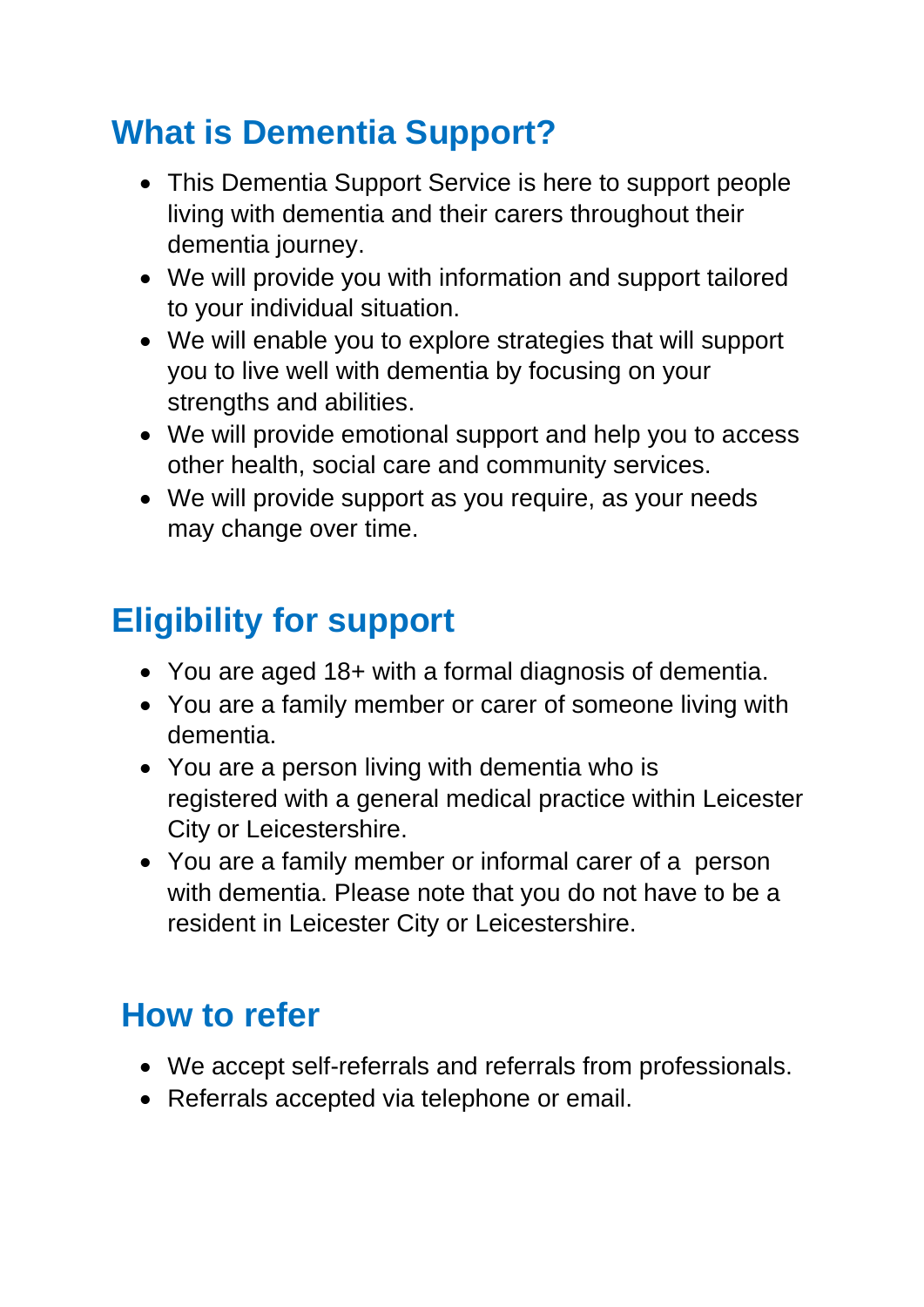## **Support available through this service:**

When we receive a request for support, one of our team will make contact within 2 weeks to discuss your individual support needs.

We will provide you will different support options you may wish to access within the Dementia Support Service as well as other services.

## **Support Options:**

#### **Post Diagnostic Information Session:**

Following referral, you will be invited to attend a post diagnosis information session where you will be provided with a range of information to help you understand more about dementia, learn strategies to support you to manage dementia symptoms, receive key information about planning ahead and local services you may wish to access.

#### **Personalised one to one support:**

We can provide support via telephone, face to face or online.

#### **Information, advice and signposting:**

Our Dementia Support Workers can provide information and support around a broad range of topics and will make referrals to other organisations where required. The most commonly discussed topics include the following:

- Dementia Journey
- Keeping safe and well
- Support from health, social care & local services
- Assistive technology, aids around the home